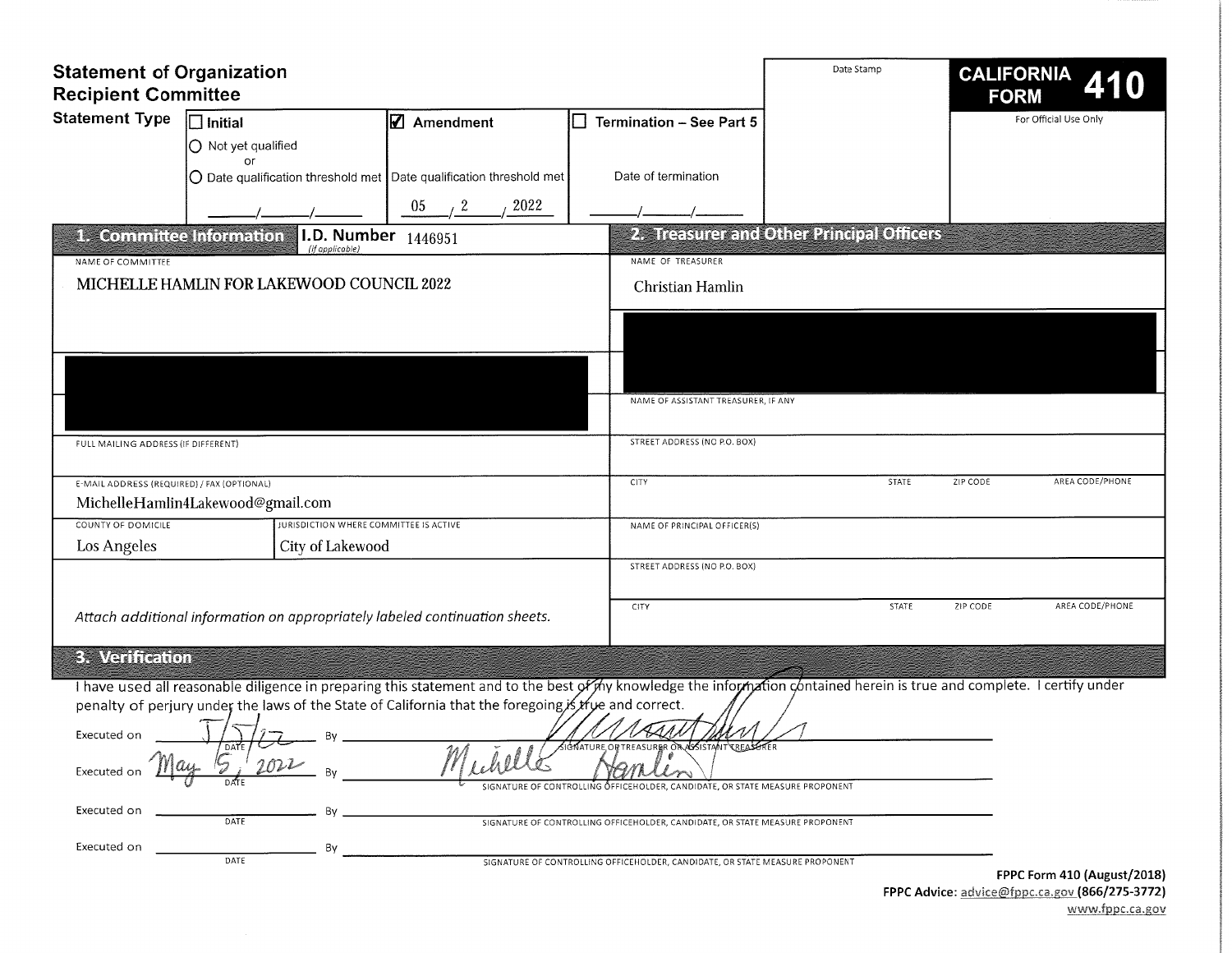| <b>Statement of Organization</b>                                                               | CALIFORNIA 410 |  |  |
|------------------------------------------------------------------------------------------------|----------------|--|--|
| <b>Recipient Committee</b>                                                                     | <b>FORM</b>    |  |  |
| INSTRUCTIONS ON REVERSE                                                                        | Page 2         |  |  |
| COMMITTEE NAME                                                                                 | I.D. NUMBER    |  |  |
| MICHELLE HAMLIN FOR LAKEWOOD COUNCIL 2022                                                      | 1446951        |  |  |
| All committees must list the financial institution where the campaign bank account is located. |                |  |  |

| Farmers & Merchants Bank | 562.602.8378 |              |          |  |
|--------------------------|--------------|--------------|----------|--|
| ADDRESS                  | <b>CITY</b>  | <b>STATE</b> | ZIP CODE |  |
| 5101 Lakewood Blvd.      | Lakewood     | UΑ           | 90712    |  |

## **Controlled Committee**

- List the name of each controlling officeholder, candidate, or state measure proponent. If candidate or officeholder controlled, also list the elective office sought or held, and district number, if any, and the year of the election.
- List the political party with which each officeholder or candidate is affiliated or check "nonpartisan." Stating "No party preference" is acceptable
- If this committee acts jointly with another controlled committee, list the name and identification number of the other controlled committee.

| NAME OF CANDIDATE/OFFICEHOLDER/STATE MEASURE PROPONENT | ELECTIVE OFFICE SOUGHT OR HELD<br>(INCLUDE DISTRICT NUMBER IF APPLICABLE) | YEAR OF<br>ELECTION | PARTY<br>CHECK ONE |          |                              |
|--------------------------------------------------------|---------------------------------------------------------------------------|---------------------|--------------------|----------|------------------------------|
| Michelle Hamlin                                        | Lakewood City Council, District 1                                         | 2022                | Nonpartisan        | Partisan | (list political party below) |
|                                                        |                                                                           |                     | Nonpartisan        | Partisan | (list political party below) |

Primarily Formed Committee Primarily formed to support or oppose specific candidates or measures in a single election. List below:

| CANDIDATE(S) NAME OR MEASURE(S) FULL TITLE (INCLUDE BALLOT NO. OR LETTER)<br>IF A RECALL, STATE "RECALL" IN FRONT OF THE OFFICEHOLDER'S NAME. | CANDIDATE(S) OFFICE SOUGHT OR HELD OR MEASURE(S) JURISDICTION<br>(INCLUDE DISTRICT NO., CITY OR COUNTY, AS APPLICABLE) | CHECK ONE |        |  |
|-----------------------------------------------------------------------------------------------------------------------------------------------|------------------------------------------------------------------------------------------------------------------------|-----------|--------|--|
|                                                                                                                                               |                                                                                                                        | SUPPORT   | OPPOSE |  |
|                                                                                                                                               |                                                                                                                        | SUPPOR1   | OPPOSE |  |

**international** 

e